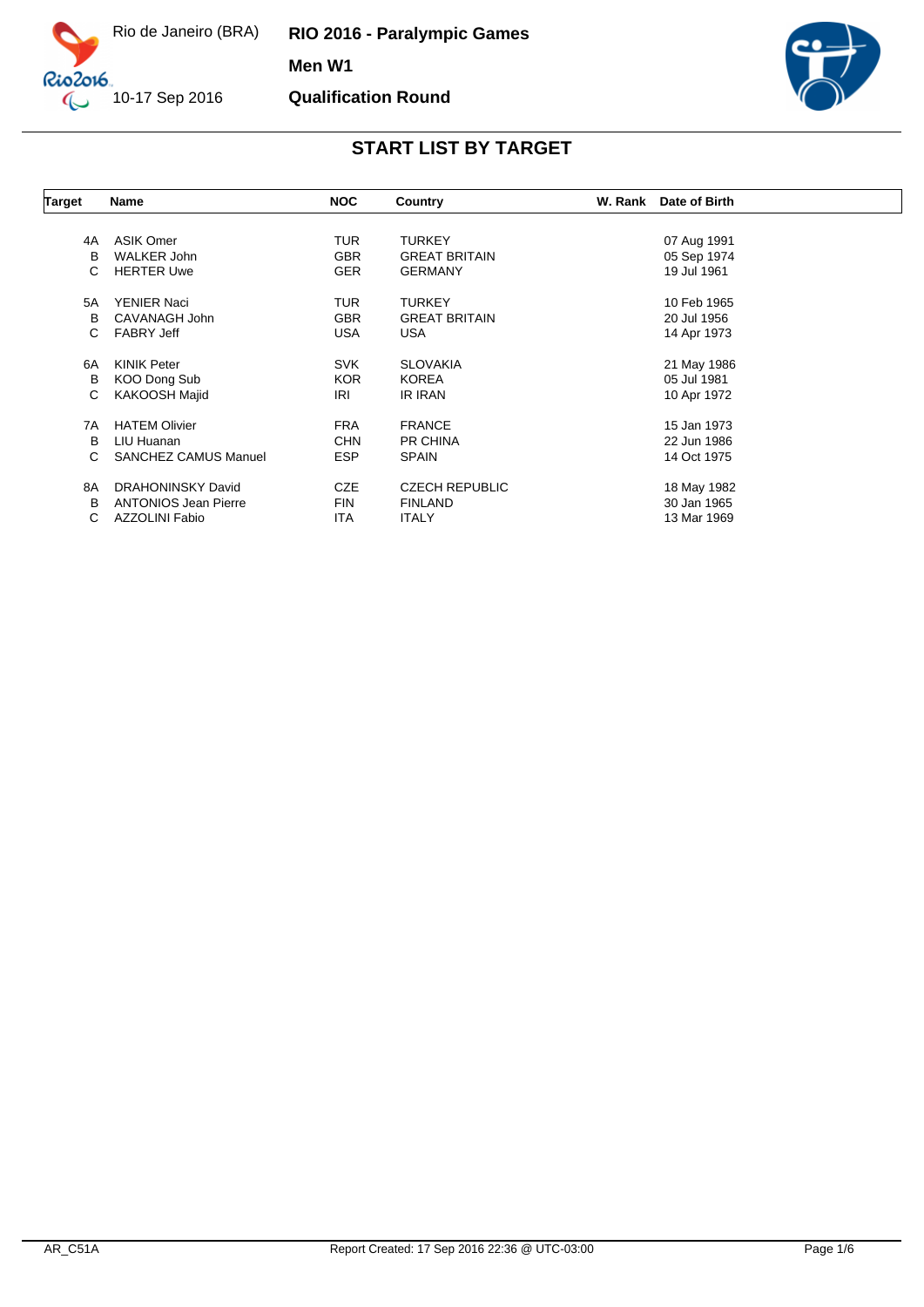



| <b>Target</b> | Name                                    | <b>NOC</b> | Country              | W. Rank Date of Birth |
|---------------|-----------------------------------------|------------|----------------------|-----------------------|
|               |                                         |            |                      |                       |
| 15A           | SIMONELLI Alberto                       | <b>ITA</b> | <b>ITALY</b>         | 17 Jun 1967           |
| B             | <b>MACQUEEN Nathan</b>                  | <b>GBR</b> | <b>GREAT BRITAIN</b> | 24 Jun 1991           |
| C             | <b>PEREIRA Eric</b>                     | <b>FRA</b> | <b>FRANCE</b>        | 16 Sep 1960           |
| 16A           | <b>CANCELLI Gianpaolo</b>               | <b>ITA</b> | <b>ITALY</b>         | 17 Jan 1968           |
| B             | STUBBS John                             | <b>GBR</b> | <b>GREAT BRITAIN</b> | 12 Jul 1965           |
| C             | <b>MEDVEDEV Alexandr</b>                | <b>KAZ</b> | <b>KAZAKHSTAN</b>    | 23 Aug 1972           |
| 17A           | <b>BONACINA Matteo</b>                  | <b>ITA</b> | <b>ITALY</b>         | 03 Aug 1984           |
| B             | <b>HALL Michael</b>                     | <b>GBR</b> | <b>GREAT BRITAIN</b> | 20 Jul 1975           |
| C             | <b>STUTZMAN Matt</b>                    | <b>USA</b> | <b>USA</b>           | 10 Dec 1982           |
| 18A           | ROSARIO Ricardo                         | <b>PUR</b> | PUERTO RICO          | 01 Dec 1975           |
| В             | RODRIGUEZ GONZALEZ Guillermo Javier ESP |            | <b>SPAIN</b>         | 07 Feb 1960           |
| C             | SHELBY Andre                            | <b>USA</b> | <b>USA</b>           | 08 Dec 1966           |
|               |                                         |            |                      |                       |
| 19A           | <b>ANDERSON Shaun</b>                   | <b>RSA</b> | <b>SOUTH AFRICA</b>  | 30 Jan 1973           |
| B             | JOHANNESSEN Morten                      | <b>NOR</b> | <b>NORWAY</b>        | 27 May 1980           |
| C             | POLISH Kevin                            | <b>USA</b> | <b>USA</b>           | 19 Nov 1982           |
| 20A           | <b>KORKMAZ Bulent</b>                   | <b>TUR</b> | <b>TURKEY</b>        | 05 Mar 1975           |
| В             | Al Xinliang                             | <b>CHN</b> | PR CHINA             | 19 May 1997           |
| C             | YUHAIZAM Yahaya                         | <b>MAS</b> | <b>MALAYSIA</b>      | 08 Nov 1971           |
|               |                                         |            |                      |                       |
| 21A           | AYGAN Erdogan                           | <b>TUR</b> | <b>TURKEY</b>        | 11 Jan 1979           |
| В             | CAO Hanwen                              | <b>CHN</b> | PR CHINA             | 27 Jun 1995           |
| C             | NORI Hadi                               | <b>IRI</b> | <b>IR IRAN</b>       | 10 Apr 1988           |
| 22A           | <b>HALLDORSSON Thorsteinn</b>           | <b>ISL</b> | <b>ICELAND</b>       | 10 Mar 1970           |
| В             | <b>DUDKA Adam</b>                       | POL        | <b>POLAND</b>        | 16 Jun 1981           |
| C             | DE CASTRO Andrey                        | <b>BRA</b> | <b>BRAZIL</b>        | 12 Apr 1976           |
| 23A           | <b>EVANS Kevin</b>                      | CAN        | <b>CANADA</b>        | 28 Sep 1962           |
| B             | <b>MILNE</b> Jonathon                   | <b>AUS</b> | <b>AUSTRALIA</b>     | 25 Jan 1986           |
| C             | <b>CHAILINFAH Methasin</b>              | <b>THA</b> | <b>THAILAND</b>      | 20 Sep 1974           |
|               |                                         |            |                      |                       |
| 24A           | LEE Ouk Soo                             | <b>KOR</b> | <b>KOREA</b>         | 14 Nov 1965           |
| C             | <b>IMBODEN Martin</b>                   | SUI        | SWITZERLAND          | 12 Dec 1963           |
| 25A           | <b>PAVLIK Marcel</b>                    | <b>SVK</b> | <b>SLOVAKIA</b>      | 29 Sep 1975           |
| C             | <b>FORSBERG Jere</b>                    | <b>FIN</b> | <b>FINLAND</b>       | 03 Mar 1994           |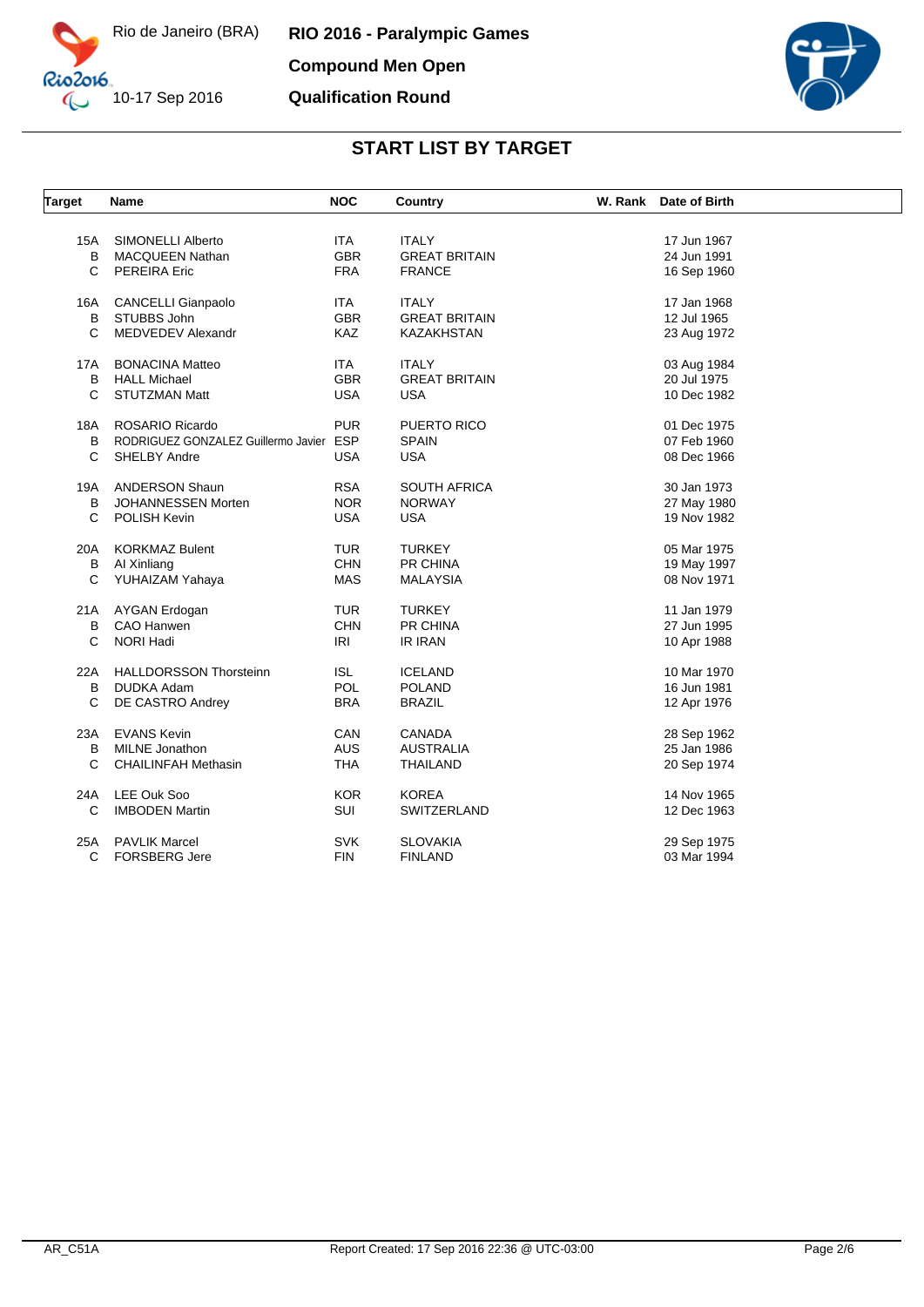

**RIO 2016 - Paralympic Games Recurve Men Open Qualification Round**



| <b>Target</b> | Name                               | <b>NOC</b> | Country               | W. Rank<br>Date of Birth |
|---------------|------------------------------------|------------|-----------------------|--------------------------|
|               |                                    |            |                       |                          |
| 14A           | LEE Hong Gu                        | <b>KOR</b> | <b>KOREA</b>          | 18 Aug 1965              |
| B             | SHI Xucheng                        | <b>CHN</b> | PR CHINA              | 21 Jan 1996              |
| C             | DE SOUZA Diogo                     | <b>BRA</b> | <b>BRAZIL</b>         | 23 Apr 1993              |
| 15A           | KIM Min Su                         | <b>KOR</b> | <b>KOREA</b>          | 27 Apr 1999              |
| B             | <b>ZHAO Lixue</b>                  | <b>CHN</b> | PR CHINA              | 07 Nov 1990              |
| C             | <b>REZENDE Luciano</b>             | <b>BRA</b> | <b>BRAZIL</b>         | 08 May 1978              |
| 16A           | KIM Jung Hoon                      | <b>KOR</b> | <b>KOREA</b>          | 20 Jul 1980              |
| B             | YU He                              | <b>CHN</b> | PR CHINA              | 30 Sep 1990              |
| C             | CORDEIRO Francisco                 | <b>BRA</b> | <b>BRAZIL</b>         | 26 Mar 1987              |
| 17A           | <b>SANAWI Hasihin</b>              | <b>MAS</b> | <b>MALAYSIA</b>       | 15 Jun 1983              |
| В             | PHILLIPS David                     | <b>GBR</b> | <b>GREAT BRITAIN</b>  | 22 Apr 1966              |
| C             | <b>GUÉRIN Maxime</b>               | <b>FRA</b> | <b>FRANCE</b>         | 27 Jan 1995              |
| 18A           | <b>SAWICKI Piotr</b>               | POL        | <b>POLAND</b>         | 24 Apr 1974              |
| B             | <b>KOSTAL Vaclav</b>               | CZE        | <b>CZECH REPUBLIC</b> | 01 Jun 1970              |
| C             | <b>TSENG Lung-Hui</b>              | <b>TPE</b> | <b>CHINESE TAIPEI</b> | 10 Apr 1959              |
| 19A           | <b>ONODERA Kimimasa</b>            | <b>JPN</b> | <b>JAPAN</b>          | 22 Jul 1983              |
| B             | <b>ERARIO Alessandro</b>           | <b>ITA</b> | <b>ITALY</b>          | 21 Nov 1971              |
| C             | RAHIMI Gholamreza                  | IRI        | <b>IR IRAN</b>        | 23 Jul 1978              |
| 20A           | UEYAMA Tomohiro                    | <b>JPN</b> | JAPAN                 | 28 Aug 1987              |
| B             | AIROLDI Roberto                    | <b>ITA</b> | <b>ITALY</b>          | 19 Jan 1976              |
| C             | RANJBARKIVAJ Ebrahim               | <b>IRI</b> | IR IRAN               | 17 Feb 1970              |
| 21A           | <b>JONASTS Gints</b>               | LAT        | LATVIA                | 09 Apr 1972              |
| B             | AL-MUSAWI Jawad                    | <b>IRQ</b> | <b>IRAQ</b>           | 30 Jul 1996              |
| C             | <b>TSIKLAURI Vano</b>              | <b>GEO</b> | <b>GEORGIA</b>        | 07 Dec 1984              |
| 22A           | <b>GOMEZ German</b>                | COL        | <b>COLOMBIA</b>       | 04 Feb 1967              |
| в             | SAMBATH BANDARA Megahamulea Gadara | SRI        | <b>SRI LANKA</b>      | 24 Jul 1989              |
| C             | <b>SAVAS Sadik</b>                 | <b>TUR</b> | <b>TURKEY</b>         | 16 Aug 1987              |
| 23A           | DAMBADONDOG Baatarjav              | <b>MGL</b> | <b>MONGOLIA</b>       | 02 Jun 1961              |
| B             | NETSIRI Hanreuchai                 | <b>THA</b> | <b>THAILAND</b>       | 03 Nov 1979              |
| C             | <b>BENNETT Eric</b>                | <b>USA</b> | <b>USA</b>            | 11 Apr 1973              |
| 24A           | AMARBAYASGALAN Ankhbayar           | <b>MGL</b> | <b>MONGOLIA</b>       | 29 Oct 1982              |
| В             | SZARSZEWSKI Maik                   | <b>GER</b> | <b>GERMANY</b>        | 14 May 1972              |
| C             | <b>LUKOW Michael</b>               | <b>USA</b> | USA                   | 08 Jun 1986              |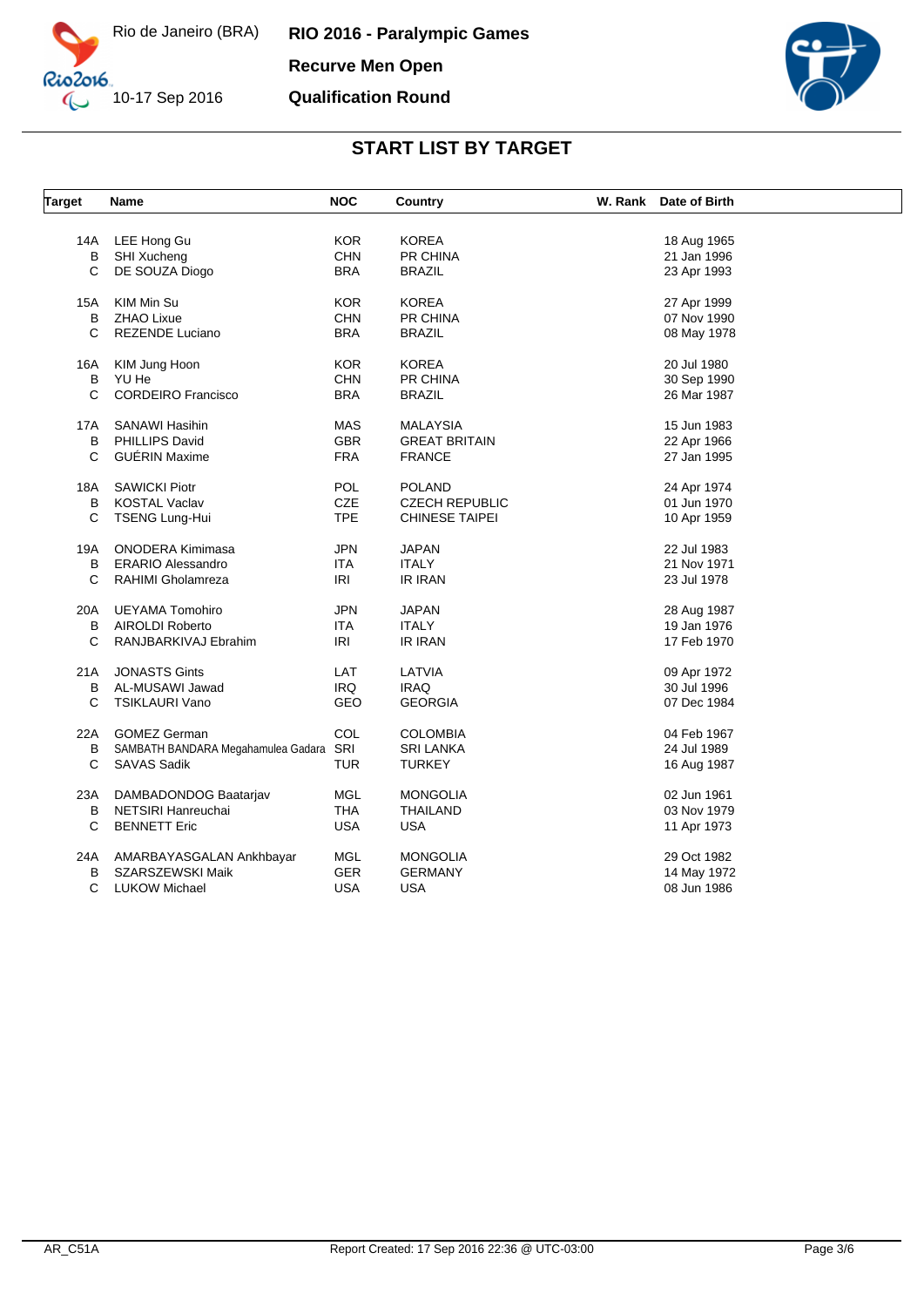

**RIO 2016 - Paralympic Games Women W1 Qualification Round**



| <b>Target</b> | Name                     | <b>NOC</b> | Country               | W. Rank | Date of Birth |  |
|---------------|--------------------------|------------|-----------------------|---------|---------------|--|
|               |                          |            |                       |         |               |  |
| 1A            | <b>JENKINS Vicky</b>     | <b>GBR</b> | <b>GREAT BRITAIN</b>  |         | 14 Apr 1977   |  |
| В             | LU Liang                 | <b>CHN</b> | <b>PR CHINA</b>       |         | 31 Oct 1993   |  |
| С             | OLIVEROS Liliana         | <b>ESP</b> | <b>SPAIN</b>          |         | 27 Mar 1977   |  |
| 2A            | FRITH Jo                 | <b>GBR</b> | <b>GREAT BRITAIN</b>  |         | 16 Jun 1961   |  |
| в             | <b>BARLEON Elisabeth</b> | <b>FRA</b> | <b>FRANCE</b>         |         | 10 Sep 1983   |  |
| С             | CORYELL Lisa             | USA        | <b>USA</b>            |         | 26 Jan 1965   |  |
| 3A            | STRETTON Jessica         | <b>GBR</b> | <b>GREAT BRITAIN</b>  |         | 23 Mar 2000   |  |
| в             | MUSILOVA Sarka           | <b>CZE</b> | <b>CZECH REPUBLIC</b> |         | 06 Jan 1991   |  |
| С             | KIM Ok Geum              | <b>KOR</b> | <b>KOREA</b>          |         | 09 Mar 1960   |  |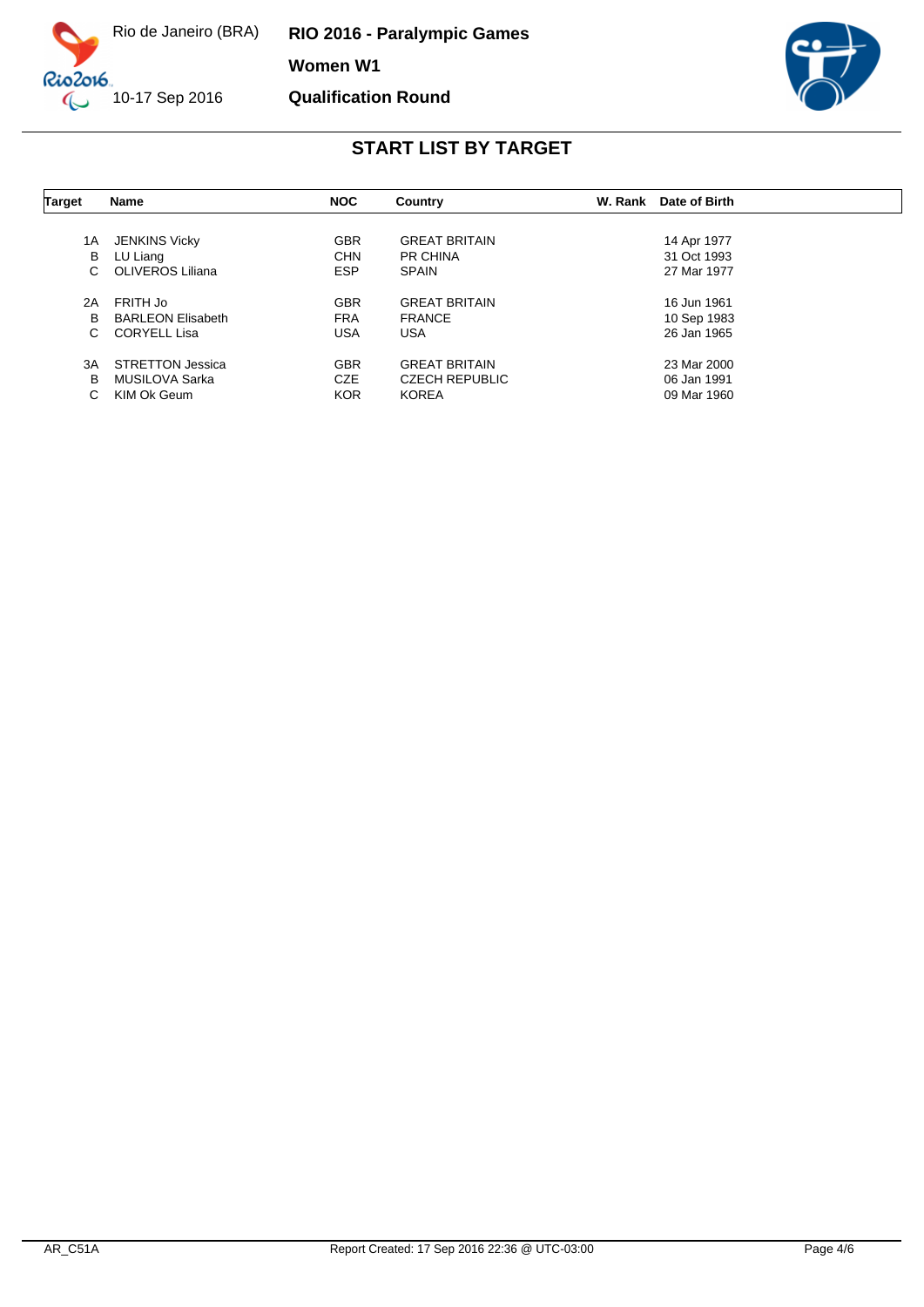



| <b>Target</b> | Name                    | <b>NOC</b> | Country              | W. Rank Date of Birth |
|---------------|-------------------------|------------|----------------------|-----------------------|
|               |                         |            |                      |                       |
| <b>9A</b>     | LIN Yueshan             | <b>CHN</b> | <b>PR CHINA</b>      | 19 Oct 1988           |
| B             | REPPE Zandra            | <b>SWE</b> | <b>SWEDEN</b>        | 23 Dec 1973           |
| С             | ALIM Nur Syahidah       | <b>SIN</b> | <b>SINGAPORE</b>     | 12 Aug 1985           |
| 10A           | ZHOU Jiamin             | <b>CHN</b> | PR CHINA             | 09 Feb 1990           |
| B             | RUBIO Carmen            | <b>ESP</b> | <b>SPAIN</b>         | 17 Sep 1961           |
| С             | CHOI Yuen Lung          | <b>HKG</b> | <b>HKG</b>           | 03 Feb 1977           |
| 11A           | VAN NEST Karen          | CAN        | <b>CANADA</b>        | 29 Sep 1962           |
| B             | <b>TUCKER Sam</b>       | <b>USA</b> | USA                  | 21 Jul 1969           |
| C             | <b>HIRASAWA Nako</b>    | <b>JPN</b> | <b>JAPAN</b>         | 31 Jul 1972           |
| 12A           | ABBASPOUR Somayeh       | IRI        | IR IRAN              | 07 Sep 1985           |
| B             | <b>GOGEL Jane Karla</b> | BRA        | <b>BRAZIL</b>        | 06 Jul 1975           |
| C             | <b>GRINHAM Jodie</b>    | <b>GBR</b> | <b>GREAT BRITAIN</b> | 26 Jul 1993           |
| 13A           | MARKITANTOVA Ksenija    | <b>UKR</b> | <b>UKRAINE</b>       | 15 Jul 1981           |
| B             | KIM Mi Soon             | <b>KOR</b> | <b>KOREA</b>         | 15 Mar 1970           |
| C             | <b>SARTI Eleonora</b>   | <b>ITA</b> | <b>ITALY</b>         | 10 Mar 1986           |
| 14B           | <b>KUPCZYK Lucia</b>    | <b>GER</b> | <b>GERMANY</b>       | 30 Nov 1962           |
| C             | <b>BIROGLU Handan</b>   | TUR        | <b>TURKEY</b>        | 01 Mar 1981           |